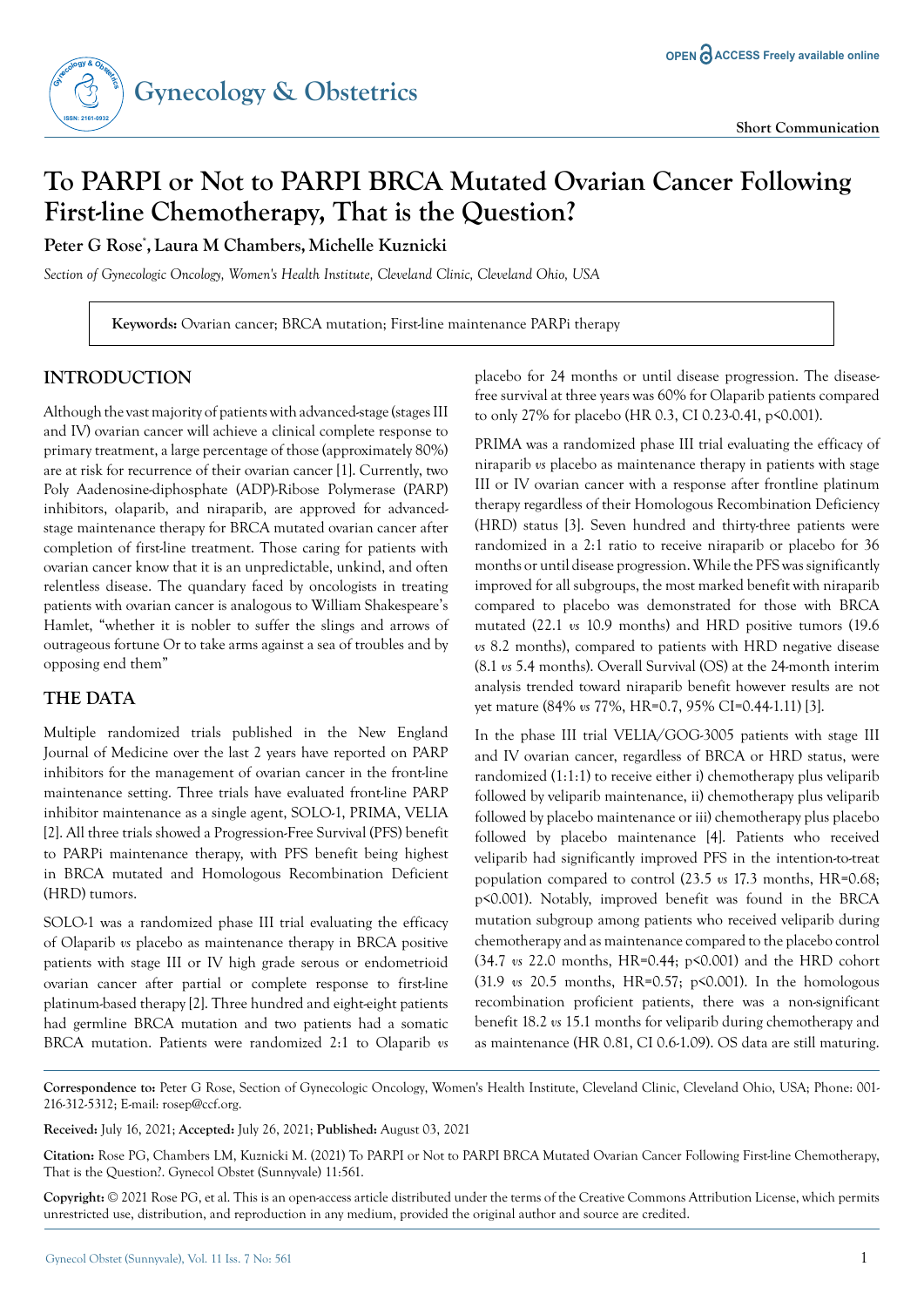Patients who received veliparib throughout chemotherapy had a higher incidence of thrombocytopenia, anemia, and nausea [4].

A more recent study PAOLA-1/ENGOT-ov25 evaluated the role of PARP inhibition with bevacizumab *vs* bevacizumab alone as maintenance following first-line chemotherapy [5]. This trial randomized patients with stage III and IV ovarian cancer irrespective of BRCA mutation status following response to platinum-based therapy to maintenance with either olaparib plus bevacizumab or placebo plus bevacizumab, Median PFS was 22.1 months in patients who received combination maintenance with olaparib and bevacizumab compared to 16.6 months with placebo and bevacizumab (HR=0.59; 95% CI 0.49-0.72; p<0.001). As seen with the other PARPi maintenance studies, the greatest PFS benefit was seen in patients with BRCA mutations or HRD-positive tumors. Those with HRD negative (proficient) tumors did not appear to receive PFS benefit from the addition of olaparib to bevacizumab (HR 1.0, 95% CI 0.75-1.35) [5].

These studies have resulted in a number of FDA approvals for maintenance PARP inhibitors following primary chemotherapy for patients with BRCA mutations. At this point all four trials demonstrated improved PFS but overall survival remains immature. There is currently no data that the use of PARP inhibitors as firstline maintenance therapy will result in improved overall survival or that use of maintenance PARP inhibitor therapy is superior to the use of these agents at the time of recurrence. However, the small nonsignificant survival benefit with olaparib seen in Study 19, which evaluated platinum sensitive recurrent ovarian cancer, improved and became statistically significant only when patients who subsequently received PARPi were excluded from the data analysis [6]. Additionally, no overall survival benefit was seen in the NOVA trial (niraparib as second-line maintenance) where subsequent PARPi exposure was not controlled [7]. This suggests that subsequent PARPi treatment also improves overall survival.

### **RISK OF RECURRENCE IN OVARIAN CANCER**

The risk of recurrence in ovarian cancer is dependent on the stage at initial presentation with approximately 10%, 30%, and 80% of patients with stage I, II and III/IV recurring, respectively. We previously reported a retrospective analysis of stage III and IV ovarian-peritoneal-tubal carcinoma patients from Gynecologic Oncology Group protocols experienced recurrence following primary cytoreductive surgery and by platinum and taxane-based chemotherapy [1]. Although the focus of this paper was on patients who had the recurrent disease it was noted that 17.5% of the patients who were accrued of these trials did not recur. Other authors have reported long-term survivals for ovarian cancer patients [8].

### **Rose PG, et al. OPEN**  $\bigcap_{n=1}^{\infty}$  **ACCESS** Freely available online

Younger age, early stage, low grade, and non-serious histology were significant predictors of long-term survival. The improvement in non-serious histologies in their study was related to their earlier stage at diagnosis. However, long-term survival also occurred in women with high-risk ovarian carcinoma. Germline *BRCA* and other homologous DNA repair mutations such as *PALB2*, *BRIP1*, *RAD51C,* and *RAD51D* mutations are identified in 20 percent of ovarian carcinoma patients and predict longer progression-free and overall survival [9,10].

As oncologists, we may triage our focus to the sickest patients. While it is nice to see patients who have excellent outcomes following treatment and are in prolonged remission, these tend to not be our main focus. Therefore, a thorough review of BRCA patients is necessary to determine the true risk of recurrence in this population. In a recent review by Soledad et al from the University of Washington regarding their BRCA mutated population 12 of 40 (30%) of patients with BRCA mutations never recurred [11]. At the Cleveland Clinic among 166 FIGO 2014 stage III/IV germ-line BRCA mutated patients followed for greater than 3 years following chemotherapy without PARPi therapy, 31 patients never recurred (median follow-up 8 years, range 3.25-34 years) and an additional 17 patients recurred more than 3 years after their chemotherapy (median 5.1 years, range 3.1-9.5 years) [12]. Collectively, 29% of FIGO 2014 stage III and IV patients without PARPi therapy were disease-free for more than 3 years after completing chemotherapy. Currently, there is no biomarker for recurrence for the patients with BRCA mutations (Table 1).

### **INDUCTION OF PLATINUM RESISTANCE**

Cecare et al. recently published a multicenter Italian retrospective study of BRCA mutated patients receiving olaparib as maintenance therapy following platinum-based chemotherapy [13]. Among 66 patients receiving further treatment after progression following olaparib the response rate was 22.2% 11.1% and 9.5% in patients with platinum-free intervals of >12 months, 6-12 months, and <6 months, respectively. More recently, Baert et al. have reported a poorer response to third-line platinum among BRCA mutated and non-mutated following PARPi exposure, with progressive disease in 40% *vs* 9% [14]. In a recent analysis of BRCA mutated patients in Solo 2 time to the second progression following platinum-based chemotherapy was worse at 7 months *vs* 14 months for the olaparib and placebo-treated groups respectively [15]. In reviewing the response to subsequent platinum-based therapy following PARP inhibitor treatment at the Cleveland Clinic for BRCA mutated patients following PARPi exposure the median PFS to a  $2<sup>nd</sup>$  or  $3<sup>rd</sup>$  line platinum was significantly worse than non PARPi exposed at 8.0 months *vs* 19.1 months HR 4.01 (2.25,7.16)

**Table 1:** Randomized trials of PARP inhibitors as first-line maintenance in BRCA mutated ovarian cancer.

| Trial   | Reference | PARPi                                      | Progression-free Survival                               |
|---------|-----------|--------------------------------------------|---------------------------------------------------------|
| SOLO-1  | [2]       | Olaparib $\upsilon$ s Placebo              | At 3 years 60% vs 27%<br>HR 0.3, CI 0.23-0.41, p<0.001  |
| PRIMA   | [3]       | Niraparib vs Placebo                       | $22.1$ vs $10.9$ months<br>HR 0.40 CI 0.27-0.62 p<0.001 |
| VELIA   | [4]       | Veliparib vs Placebo                       | 34.7 <i>vs</i> 22.0 months<br>$HR=0.44; p<0.001$        |
| PAOLA-1 | [5]       | Olaparib and Bevacizumab vs<br>Bevacizumab | $37.2$ vs 21.7 months<br>HR 0.31; 95% CI, 0.20 to 0.47  |
|         |           |                                            |                                                         |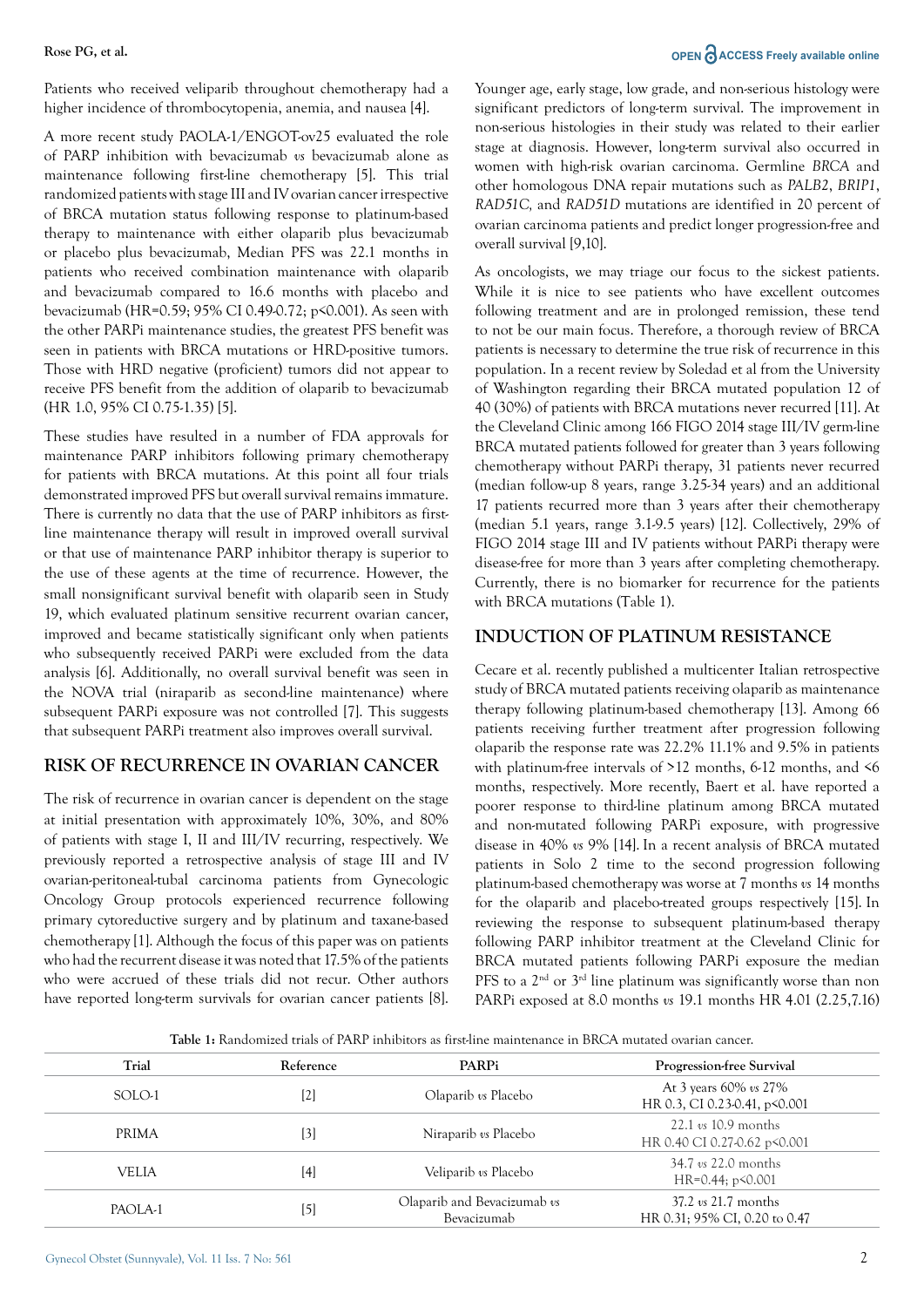p<0.001. Furthermore, among BRCA mutated patients the PFS when subdivided by platinum free interval of 6-12 months, 12-24 months, or greater than 24 months was similar and we found no difference between patients who had BRCA mutations and those who had no BRCA mutations [16].

Cecare, et al. recently published a multicenter Italian retrospective study of BRCA mutated patients receiving olaparib as maintenance therapy following platinum-based chemotherapy [13]. Among 66 patients receiving further treatment after progression following olaparib the response rate was 22.2% 11.1% and 9.5% in patients with platinum free intervals of >12 months, 6-12 months and <6 months, respectively. More recently, Baert et al have reported a poorer response to third-line platinum among BRCA mutated and non-mutated following PARPi exposure, with progressive disease in 40% *vs* 9% [14]. In a recent analysis of BRCA mutated patients in Solo 2 time to second progression following platinumbased chemotherapy was worse at 7 months *vs* 14 months for the olaparib and placebo treated groups respectively [15]. In reviewing the response to subsequent platinum-based therapy following PARP inhibitor treatment at the Cleveland Clinic for BRCA mutated patients following PARPi exposure the median PFS to a  $2<sup>nd</sup>$  or  $3<sup>rd</sup>$  line platinum was significantly worse than non PARPi exposed at 8.0 months *vs* 19.1 months HR 4.01 [2.25,7.16] p<0.001. Furthermore, among BRCA mutated patients the PFS when subdivided by platinum free interval of 6-12 months, 12-24 months, or greater than 24 months was similar and we found no difference between patients who had BRCA mutations and those who had no BRCA mutations [16].

### **QUALITY-OF-LIFE**

Numerous studies in ovarian cancer have shown the chemotherapy treatment for ovarian cancer is associated with a decreased quality of life. Furthermore, quality-of-life measures significantly improve after chemotherapy has been discontinued. Previously patients with BRCA mutations were likely to achieve a complete response to primary therapy and to begin prolonged remissions. This provided the patient time to be off of chemotherapy with improved quality of life. The current maintenance therapies after first-line therapy result in continuous exposure to agents which are associated with toxicities including nausea, fatigue, and anemia. As demonstrated by the recent paper from the University of Washington, patients with BRCA mutations spend a significant amount of their entire lifetime on treatment [11]. For those with a recurrent disease, it is 54%. The current strategy for immediate maintenance therapy will result in a significantly greater percentage of time spent on treatment with the expected decrease in quality of life. Additionally, as reported at ASCO 2020, 8% of the patients in SOLO 2 who received olaparib developed myelodysplastic syndrome [17]. In patients with BRCA mutations who have the chance to experience a cure or durable remission with platinum-based chemotherapy, the potential to develop a second non-curative malignancy related to maintenance treatment should not be taken lightly. Additional study is necessary to understand the risks of myelodysplastic syndrome in this patient population prior to the universal adoption of PARP inhibitors.

### **COST**

The financial toxicity of maintenance therapy in BRCA mutated

ovarian cancer is significant, with an estimated annual cost of approximately \$226,000 and \$197,000 for olaparib and niraparib, respectively [18].

In summary, while ovarian cancer is a terrible disease, it follows an unpredictable course especially for patients with a known BRCA mutation. Adopting a more conservative treatment approach in this population may avoid overtreatment of up to 35% of patients, allow time off chemotherapy with improved quality of life, avoid inducing platinum resistance early in the course of the patient's disease course, and be cost-conscious in the absence of improved overall survival data. While the recent data using PARP inhibitors in ovarian cancer may be promising, there is still much to be learned about their impact upon survival, response to subsequent therapy, and adverse events with prolonged use, including hematologic malignancies. A randomized trial comparing immediate versus delayed PARP inhibitor maintenance therapy evaluating the efficacy, toxicity, quality-of-life, and cost would be appropriate and informative.

### **FUNDING STATUS**

This work is supported in part by NIH grant 5UG1CA233234-03.

### **REFERENCES**

- 1. Rose PG, Java JJ, Salani R, Geller MA, Secord AA, Tewari KS, et al. Nomogram for Predicting Individual Survival After Recurrence of Advanced-Stage, High-Grade Ovarian Carcinoma. Obstet Gynecol. 2019;133:245-254.
- 2. [Moore K, Colombo N, Scambia G, Kim BG, Oaknin A, Friedlander](https://pubmed-ncbi-nlm-nih-gov.ccmain.ohionet.org/30345884/?from_term=nejm+parp+inhibitors+ovarian+cancer&from_pos=1)  [M. Maintenance Olaparib in Patients with Newly Diagnosed](https://pubmed-ncbi-nlm-nih-gov.ccmain.ohionet.org/30345884/?from_term=nejm+parp+inhibitors+ovarian+cancer&from_pos=1)  [Advanced Ovarian Cancer. N Engl J Med. 2018;379:2495-2505.](https://pubmed-ncbi-nlm-nih-gov.ccmain.ohionet.org/30345884/?from_term=nejm+parp+inhibitors+ovarian+cancer&from_pos=1)
- 3. [González-Martín A, Pothuri B, Vergote I, DePont Christensen](https://pubmed-ncbi-nlm-nih-gov.ccmain.ohionet.org/31562799/?from_term=nejm+parp+inhibitors+ovarian+cancer&from_pos=5)  [R, Graybill W, Mirza MR, et al. Niraparib in Patients with Newly](https://pubmed-ncbi-nlm-nih-gov.ccmain.ohionet.org/31562799/?from_term=nejm+parp+inhibitors+ovarian+cancer&from_pos=5)  [Diagnosed Advanced Ovarian Cancer. N Engl J Med. 2019;381:2391-](https://pubmed-ncbi-nlm-nih-gov.ccmain.ohionet.org/31562799/?from_term=nejm+parp+inhibitors+ovarian+cancer&from_pos=5) [2402.](https://pubmed-ncbi-nlm-nih-gov.ccmain.ohionet.org/31562799/?from_term=nejm+parp+inhibitors+ovarian+cancer&from_pos=5)
- 4. [Coleman RL, Fleming GF, Brady MF, Swisher EM, Steffensen](https://pubmed-ncbi-nlm-nih-gov.ccmain.ohionet.org/31562800/?from_term=nejm+parp+inhibitors+ovarian+cancer&from_pos=4)  [KD, Friedlander M, et al. Veliparib with First-Line Chemotherapy](https://pubmed-ncbi-nlm-nih-gov.ccmain.ohionet.org/31562800/?from_term=nejm+parp+inhibitors+ovarian+cancer&from_pos=4)  [and as Maintenance Therapy in Ovarian Cancer. N Engl J Med.](https://pubmed-ncbi-nlm-nih-gov.ccmain.ohionet.org/31562800/?from_term=nejm+parp+inhibitors+ovarian+cancer&from_pos=4)  [2019;381:2403-2415.](https://pubmed-ncbi-nlm-nih-gov.ccmain.ohionet.org/31562800/?from_term=nejm+parp+inhibitors+ovarian+cancer&from_pos=4)
- 5. [Ray-Coquard I, Pautier P, Pignata S, Pérol D, González-Martín A,](https://pubmed-ncbi-nlm-nih-gov.ccmain.ohionet.org/31851799/?from_term=nejm+parp+inhibitors+ovarian+cancer&from_pos=7)  [Berger R, et al. Olaparib plus Bevacizumab as First-Line Maintenance](https://pubmed-ncbi-nlm-nih-gov.ccmain.ohionet.org/31851799/?from_term=nejm+parp+inhibitors+ovarian+cancer&from_pos=7)  [in Ovarian Cancer. N Engl J Med. 201919;381:2416-2428.](https://pubmed-ncbi-nlm-nih-gov.ccmain.ohionet.org/31851799/?from_term=nejm+parp+inhibitors+ovarian+cancer&from_pos=7)
- 6. [Matulonis UA, Harter P, Gourley C, Friedlander M, Vergote](https://pubmed.ncbi.nlm.nih.gov/27062051/?from_term=matulonis+olaparib&from_page=2&from_pos=3)  [I, Rustin G, et al Olaparib maintenance therapy in patients](https://pubmed.ncbi.nlm.nih.gov/27062051/?from_term=matulonis+olaparib&from_page=2&from_pos=3)  [with platinum-sensitive, relapsed serous ovarian cancer and a](https://pubmed.ncbi.nlm.nih.gov/27062051/?from_term=matulonis+olaparib&from_page=2&from_pos=3)  [BRCA mutation: Overall survival adjusted for postprogression](https://pubmed.ncbi.nlm.nih.gov/27062051/?from_term=matulonis+olaparib&from_page=2&from_pos=3)  [poly\(adenosine diphosphate ribose\) polymerase inhibitor therapy.](https://pubmed.ncbi.nlm.nih.gov/27062051/?from_term=matulonis+olaparib&from_page=2&from_pos=3)  [Cancer. 2016;122:1844-52.](https://pubmed.ncbi.nlm.nih.gov/27062051/?from_term=matulonis+olaparib&from_page=2&from_pos=3)
- 7. Doyle C. Benefit of Niraparib Maintenance Therapy Extends Beyond First Disease Progression in Recurrent Ovarian Cancer. The ASCO Post 3/21/2021 10:42:00 AM.
- 8. Cress RD, Chen YS, Morris, Petersen M, Leiserowitz GS. Characteristics of long-term survivors of epithelial ovarian cancer. Obstet Gynecol 2015;126:491-497.
- 9. Tan DS, Rothermundt C, Thomas K, Bancroft E, Eeles R, Shanley S, et al. "BRCAness" syndrome in ovarian cancer: a case-control study describing the clinical features and outcome of patients with epithelial ovarian cancer associated with BRCA1 and BRCA2 mutations. J Clin Oncol 2008;26:5530-5536.